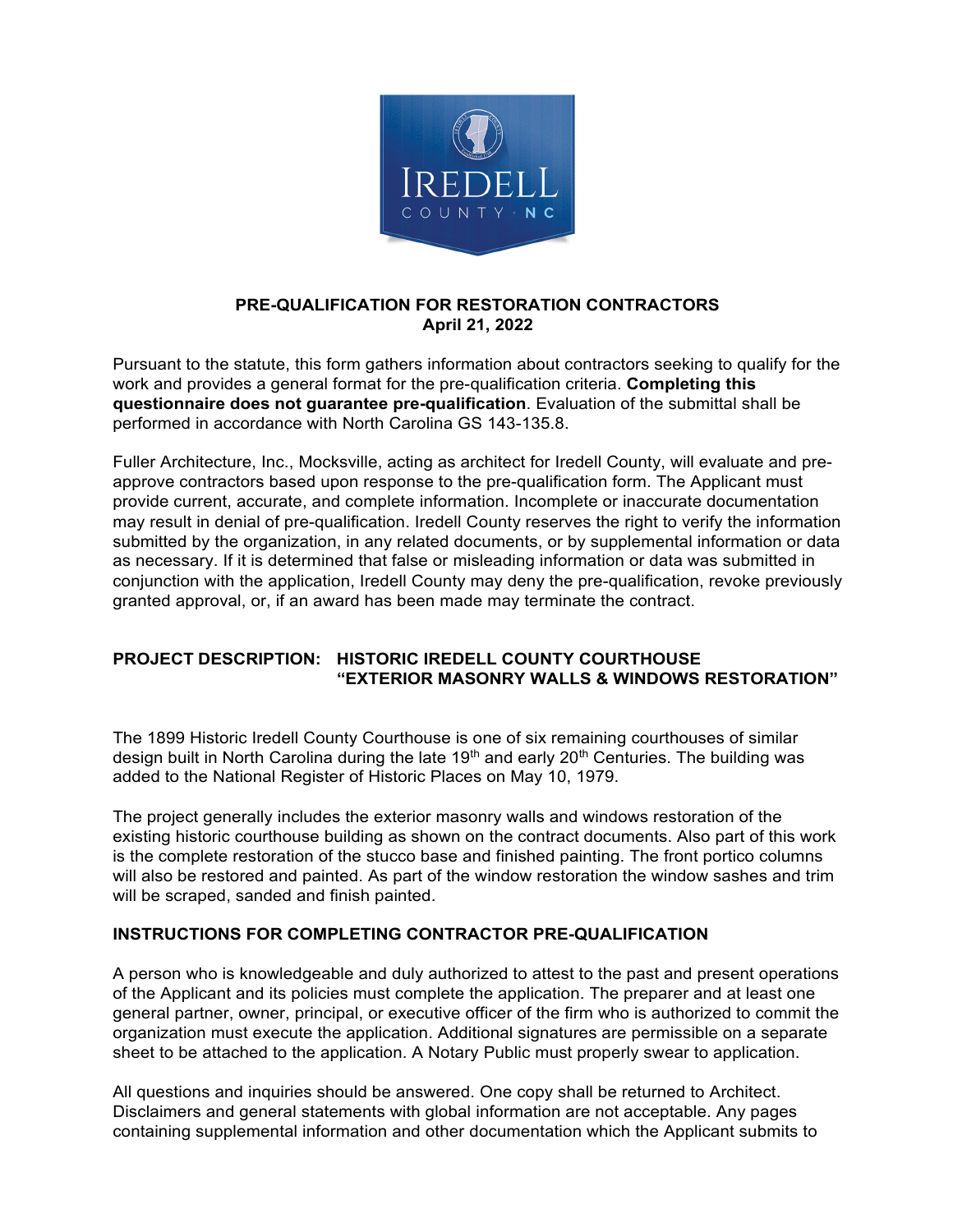ensure full disclosure should be attached to the application. Each page must contain the Applicant's name and tax identification number. Additional information not specifically requested may be submitted by the Applicant, but the Architect and Iredell County offer no guarantee the additional information will be reviewed and considered.

The Applicant must provide current, accurate, and complete information. Incomplete or inaccurate documentation may result in denial of pre-qualification. The Architect and Iredell County reserve the right to verify the information submitted by the organization, in any related documents, or by supplemental information or data as necessary. If it is determined that false or misleading information or data was submitted in conjunction with the application, Iredell County may deny the pre-qualification, revoke previously granted approval, or, if an award has been made, may terminate the contract.

All costs associated with the completion of the application shall be borne by the Applicant. The Architect, Iredell County or its agents shall not, in any event, be liable for any expense incurred by the organization in connection with the preparation, completion or submittal of the application. The financial information submitted in conjunction with the Applicant's application is considered confidential business information and will be afforded protection to the fullest extent permitted by law. Iredell County shall not release the information except as may be required by access to public records law or court order.

The pre-qualification of a prospective bidder shall not limit or preclude the Architect and Iredell County from consideration of a prequalified firm's responsibility or responsiveness in other factors that may be considered during bidding of the project.

The Architect, will review the responses and evaluate if the Applicant is qualified to perform the project, with results verified by Iredell County. Evaluation will be based on all responses in the questionnaire along with any other factual information to determine if the Applicant is qualified and capable of performing the project. It is the policy of Iredell County to let contracts for construction only to contractors that demonstrate that they are responsible and qualified contractors. Responsible contractors are those firms that have demonstrated that they are financially responsible, have experience suggesting that they have the ability to perform projects responsibly, have demonstrated that they are responsible employers, and have demonstrated that they have fair subcontractor relations, or that they perform all work with their own forces.

Once the review and evaluation are complete, the Applicant will be notified by letter or email whether the pre-qualification has been approved or denied. Applicants denied pre-qualification status may submit a request for appeal in accordance with the Appeal Process Attachment to the Pre-qualification Process. Only Applicants for whom the Pre-qualification Application has been approved will be permitted to submit a bid for the project.

### **Pre-qualification for Re-bids:**

If bids cannot be opened on bid day, a re-bid date will be established and re-advertised. Bids will be accepted from companies who have previously been prequalified for any re-advertised bid whether they actually submitted a bid on the original bid date or not. In addition, the prequalification submittal period will be reopened for any re-advertised bid to allow additional companies to participate in the re-bid under the following process:

• Within three calendar days of re-advertisement, company shall notify Architect in writing of their intent to submit a pre-qualification and bid. Bid documents will then be made available for download while company is preparing pre-qualification form and shall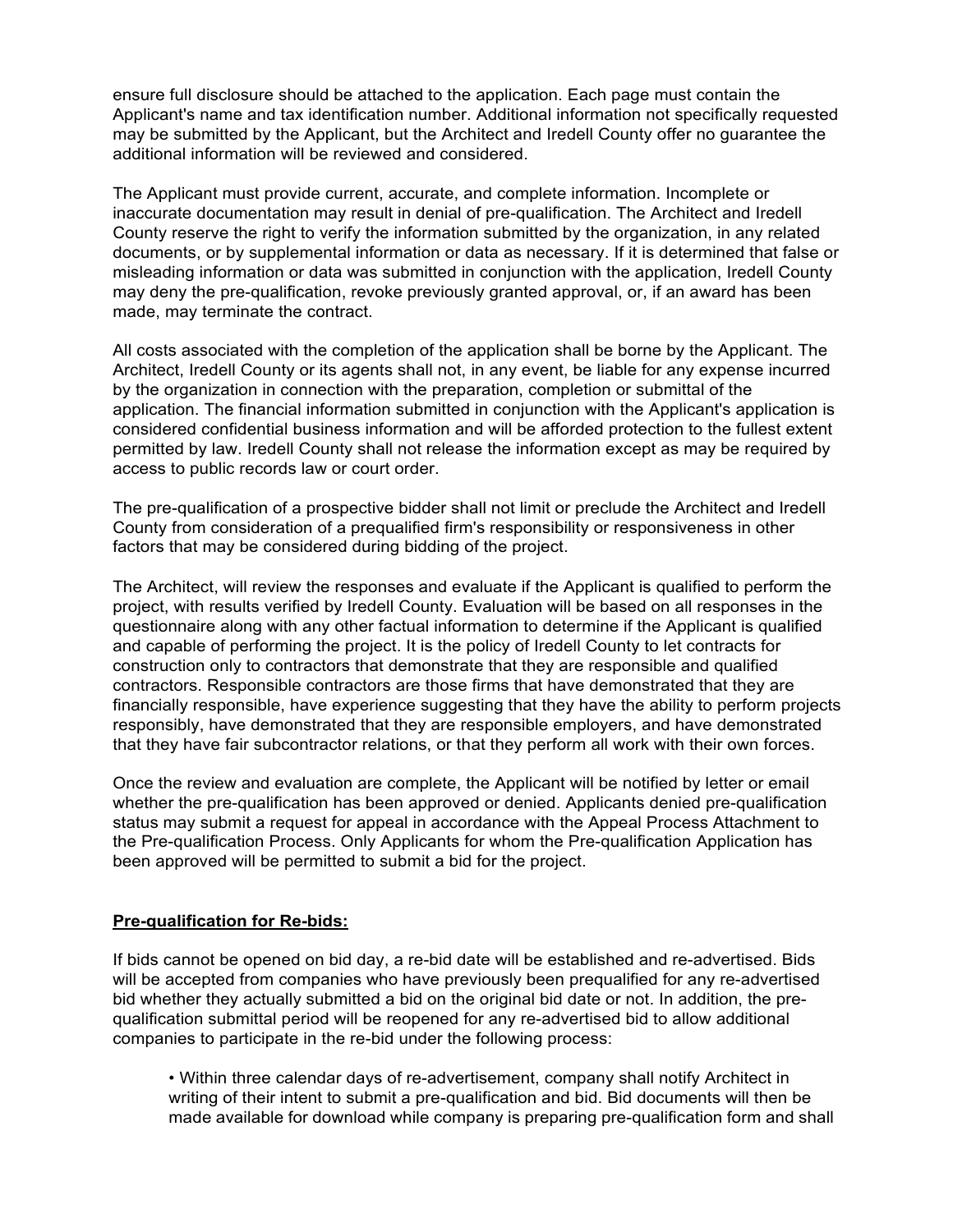submit pre-qualification form to the Architect. Otherwise, company's bid will not be accepted.

• In the event the company has not received notification of pre-qualification status by the re-bid date, the company will be allowed to submit a bid on the re-advertised bid subject to pre-qualification.

• In the event the company is appealing a denial of re-bid pre-qualification by submitting a written appeal within three days of receipt of denial notification, the company will be allowed to submit a bid on the re-advertised bid subject to the final decision of the appeal. If the company's bid is opened prior to a final decision on the appeal and the bid is now the lowest responsive monetary bid for the re-advertised bid, the appeal shall be terminated and rendered moot.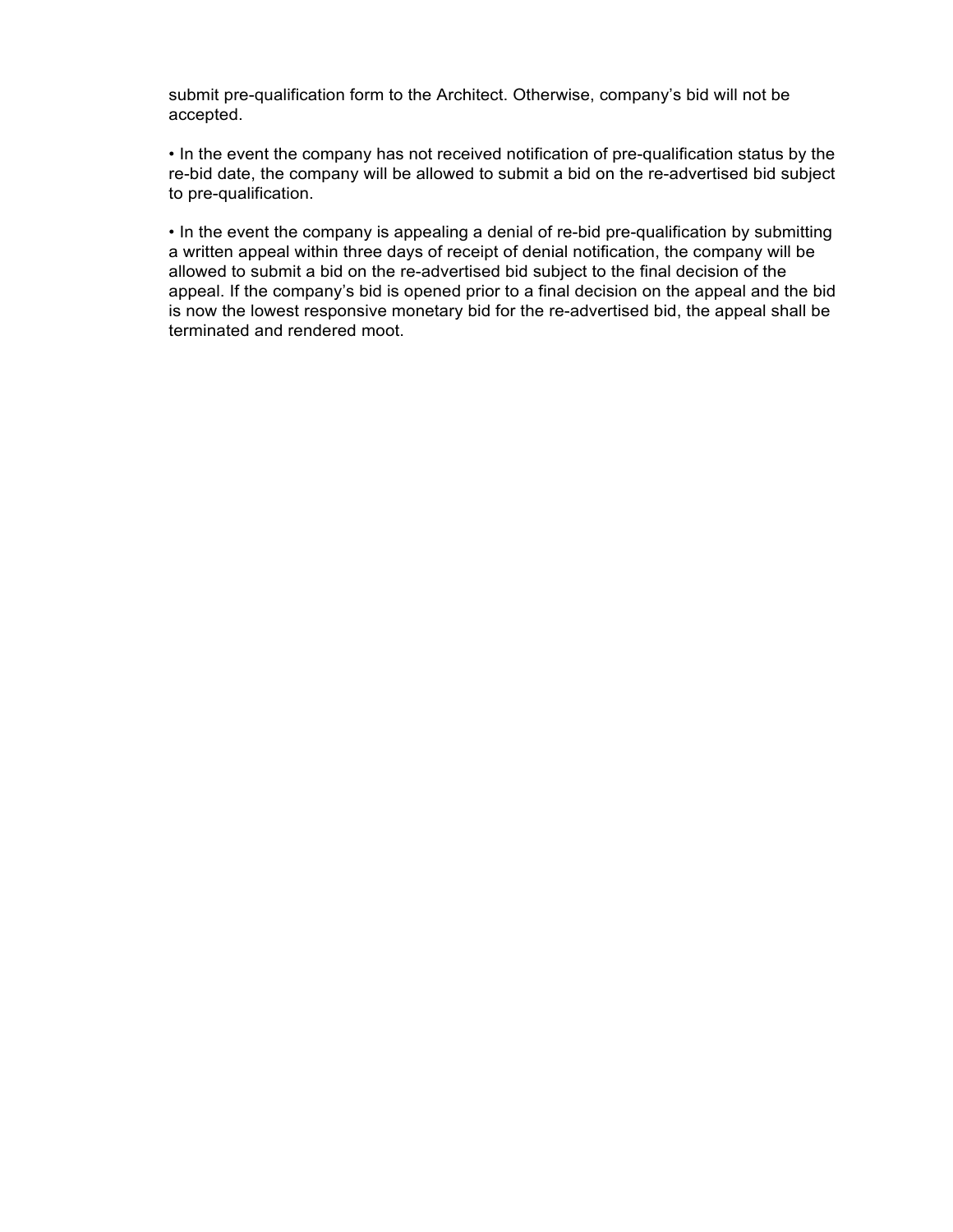# **HISTORIC IREDELL COUNTY COURTHOUSE "EXTERIOR MASONRY WALLS & WINDOWS RESTORATION"**

# **Pre-qualification Form for Contractors**

Pursuant to the NC Statute GS143-128.1, 143-135.8 this form gathers information about the Contractor seeking to qualify for the work and provides a general format for the pre-qualification criteria. Completing this questionnaire does not guarantee pre-qualification. The Architect, or others shall perform evaluation of the submittal as necessary, in accordance with the applicable general statutes and policies.

In general, Iredell County is looking for a General Contractor that specializes in exterior masonry wall and window restoration on historic buildings.

In order to be pre-qualified, Applicant must attain a minimum of 68 points of the 81 points available on this form, or a score of 85%. Applicants not meeting this minimum score will not be qualified.

### **PRE-QUALIFICATION DUE DATE/TIME:** May 18, 2022 at 2:00 pm

**Submitted to:** John Fuller, AIA, Senior Project Manager Fuller Architecture, Inc. 68 Court Square, Suite 200 Mocksville, NC 27028 336-751-0400 john@fullerarchitecture.com

**Project:** Historic Iredell County Courthouse – Exterior Masonry Walls & Windows **Restoration** 200 S. Center Street, Statesville, NC, 28687 Project Architect: Fuller Architecture, Inc. Approx. Project Start Date: July 26, 2022

Anticipated Dates: Advertisement to Bid: June 14, 2022 Bid Date: July 12, 2022, 2:00 PM (All dates and times are subject to change according to Iredell County's and the Project's needs)

Bid and Performance & Payment Bonds will be required for this project Bid.

The below forms may be submitted electronically via email, mail, or hand delivery to John Fuller, Senior Project Manager. Please make sure, if submitting hand written form, that all information is clearly printed.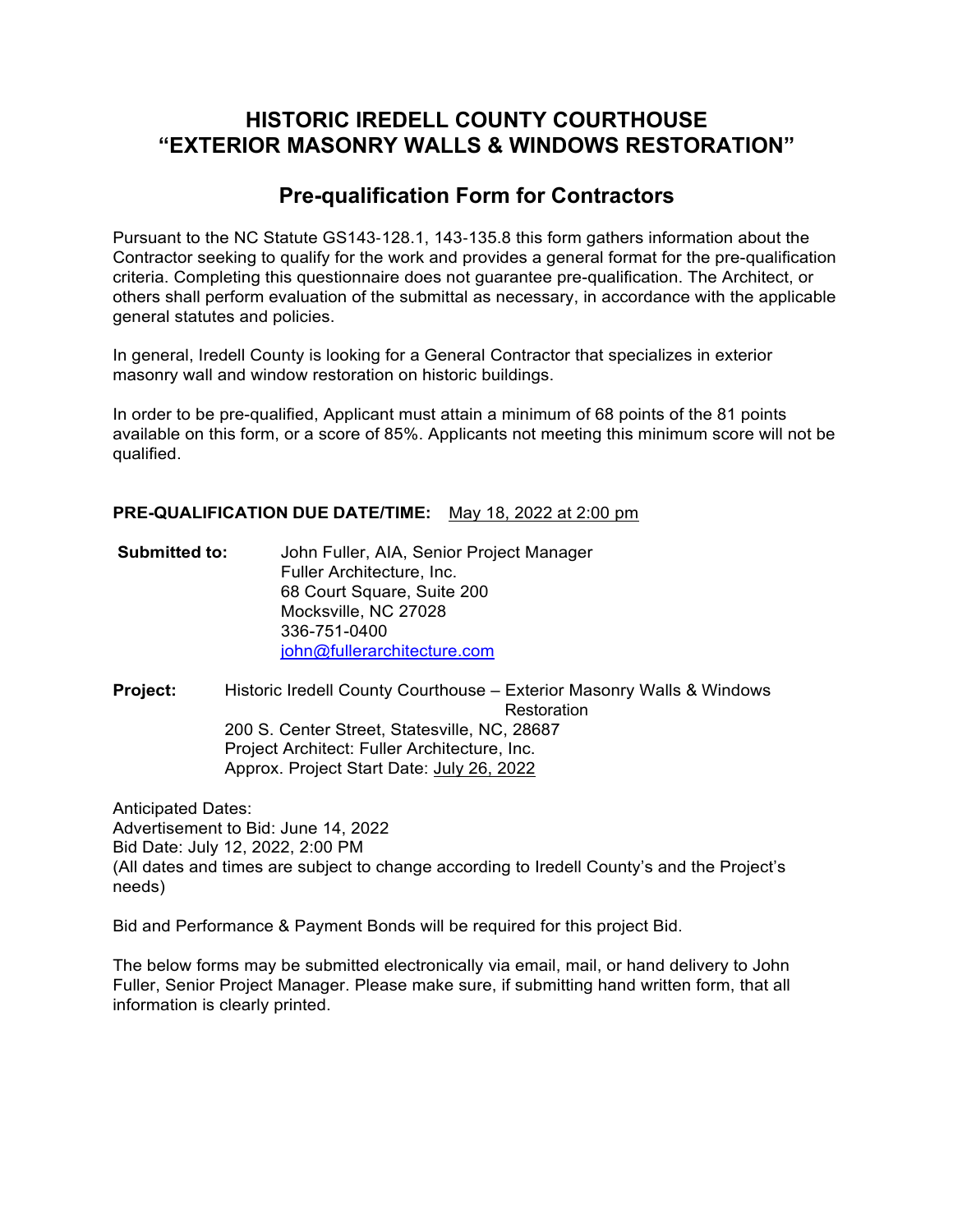# **SECTION 1. GENERAL COMPANY INFORMATION**

# **1. a. Primary/Main office location**

| <b>Company Name</b>                                                                |                                                                                                 |
|------------------------------------------------------------------------------------|-------------------------------------------------------------------------------------------------|
| <b>Physical Address</b>                                                            |                                                                                                 |
| <b>Mailing Address</b>                                                             |                                                                                                 |
| City/State Zip Code                                                                |                                                                                                 |
| Phone number                                                                       |                                                                                                 |
| <b>Primary Contact Name</b>                                                        | <b>Secondary Contact Name</b>                                                                   |
| <b>Primary Contact Email Address</b>                                               | <b>Secondary Contact Email Address</b>                                                          |
| [Matrix: 0-1 points. If completely filled in give 1 point. If not, give 0 points.] |                                                                                                 |
| Organization                                                                       |                                                                                                 |
| 1. b. Business type (circle one):                                                  |                                                                                                 |
| Corporation Partnership Limited Liability Company Sole Proprietor                  | Joint Venture                                                                                   |
| Indicate your NC Statewide Uniform Certification (circle one):                     |                                                                                                 |
| <b>HBE</b><br>AABE<br><b>AIBE</b><br><b>MBE</b><br><b>WBE</b>                      | <b>SDB</b><br><b>DBE</b>                                                                        |
| See website link for more information: http://www.doa.nc.gov/hub/swuc.htm          |                                                                                                 |
| Other (specify)                                                                    | Certifying Agency/State (specify)                                                               |
|                                                                                    |                                                                                                 |
|                                                                                    | Is your firm registered with the State of North Carolina to do business (circle one)? Yes No Is |
|                                                                                    | your firm owned or controlled by a parent or any other organization (circle one)? Yes No If     |
| yes, describe ownership:                                                           |                                                                                                 |
|                                                                                    |                                                                                                 |

List all other names your firm has operated as for the past five (5) years:

**[Matrix: 0-1 points. If completely filled in give 1 point. If not, give 0 points.]**

 $\mathcal{L}_\text{max}$  , and the contract of the contract of the contract of the contract of the contract of the contract of the contract of the contract of the contract of the contract of the contract of the contract of the contr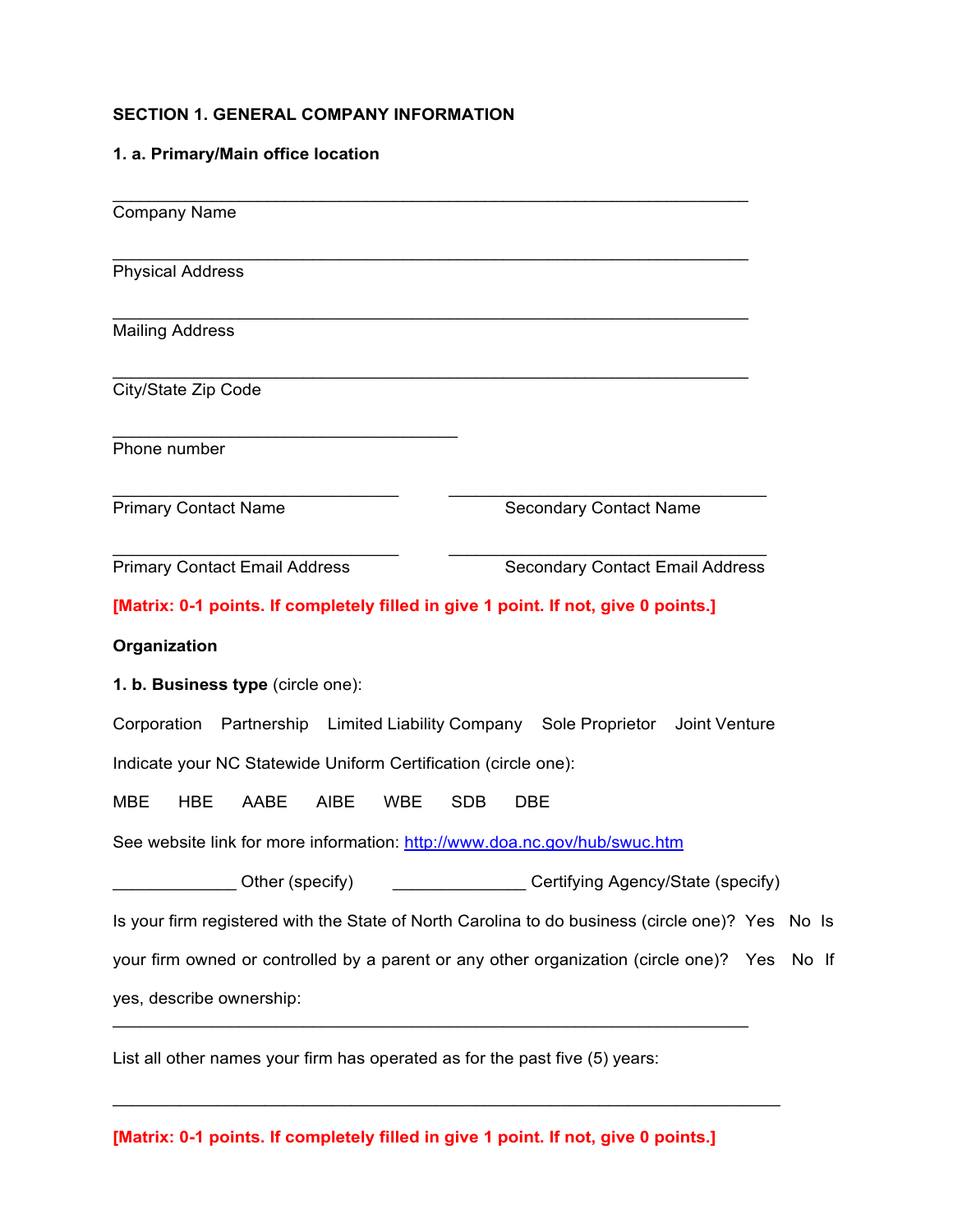### **1. c. Licensing Information:**

### **NC General Contractor's License number:**

Has your license ever been denied or revoked (circle one)? Yes No

If yes, please describe:

**[Matrix: 0-1 points. If completely filled in give 1 point. If not, give 0 points.]**

 $\mathcal{L}_\mathcal{L} = \mathcal{L}_\mathcal{L} = \mathcal{L}_\mathcal{L} = \mathcal{L}_\mathcal{L} = \mathcal{L}_\mathcal{L} = \mathcal{L}_\mathcal{L} = \mathcal{L}_\mathcal{L} = \mathcal{L}_\mathcal{L} = \mathcal{L}_\mathcal{L} = \mathcal{L}_\mathcal{L} = \mathcal{L}_\mathcal{L} = \mathcal{L}_\mathcal{L} = \mathcal{L}_\mathcal{L} = \mathcal{L}_\mathcal{L} = \mathcal{L}_\mathcal{L} = \mathcal{L}_\mathcal{L} = \mathcal{L}_\mathcal{L}$ 

 $\mathcal{L}_\mathcal{L} = \mathcal{L}_\mathcal{L} = \mathcal{L}_\mathcal{L} = \mathcal{L}_\mathcal{L} = \mathcal{L}_\mathcal{L} = \mathcal{L}_\mathcal{L} = \mathcal{L}_\mathcal{L} = \mathcal{L}_\mathcal{L} = \mathcal{L}_\mathcal{L} = \mathcal{L}_\mathcal{L} = \mathcal{L}_\mathcal{L} = \mathcal{L}_\mathcal{L} = \mathcal{L}_\mathcal{L} = \mathcal{L}_\mathcal{L} = \mathcal{L}_\mathcal{L} = \mathcal{L}_\mathcal{L} = \mathcal{L}_\mathcal{L}$ 

 $\mathcal{L}_\mathcal{L} = \mathcal{L}_\mathcal{L} = \mathcal{L}_\mathcal{L} = \mathcal{L}_\mathcal{L} = \mathcal{L}_\mathcal{L} = \mathcal{L}_\mathcal{L} = \mathcal{L}_\mathcal{L} = \mathcal{L}_\mathcal{L} = \mathcal{L}_\mathcal{L} = \mathcal{L}_\mathcal{L} = \mathcal{L}_\mathcal{L} = \mathcal{L}_\mathcal{L} = \mathcal{L}_\mathcal{L} = \mathcal{L}_\mathcal{L} = \mathcal{L}_\mathcal{L} = \mathcal{L}_\mathcal{L} = \mathcal{L}_\mathcal{L}$ 

 $\mathcal{L}_\text{max}$  , and the contract of the contract of the contract of the contract of the contract of the contract of the contract of the contract of the contract of the contract of the contract of the contract of the contr

 $\mathcal{L}_\mathcal{L} = \mathcal{L}_\mathcal{L} = \mathcal{L}_\mathcal{L} = \mathcal{L}_\mathcal{L} = \mathcal{L}_\mathcal{L} = \mathcal{L}_\mathcal{L} = \mathcal{L}_\mathcal{L} = \mathcal{L}_\mathcal{L} = \mathcal{L}_\mathcal{L} = \mathcal{L}_\mathcal{L} = \mathcal{L}_\mathcal{L} = \mathcal{L}_\mathcal{L} = \mathcal{L}_\mathcal{L} = \mathcal{L}_\mathcal{L} = \mathcal{L}_\mathcal{L} = \mathcal{L}_\mathcal{L} = \mathcal{L}_\mathcal{L}$ 

### **1. c. Type of Work Performed on a regular basis**

Primary Scope of Work:

Secondary Scope of Work:

Other Scope of Work:

What types of work do you self perform?

### **[Matrix: 0-1 points. If completely filled in give 1 point. If not, give 0 points.]**

#### **Bonding**

**1. d. (1)** Attach letter, dated within the last 30 days, from your surety company, signed by their Attorney in Fact, verifying their willingness to issue sufficient payment and performance bonds for this project, on behalf of your firm and the dollar limits of that bond commitment, both single and aggregate. Surety company bond rating shall be rated "A" or better under the A.M. Best Rating system or The Federal Treasury List.

Have you attached a surety letter (circle one)? Yes No

### **[Matrix: 0-1 points. If surety letter attached give 1 point. If not, give 0 points.]**

**1. e. (2)** Have any Funds been expended by a Surety Company on your firm's behalf (circle one)?

Yes No If yes, explain: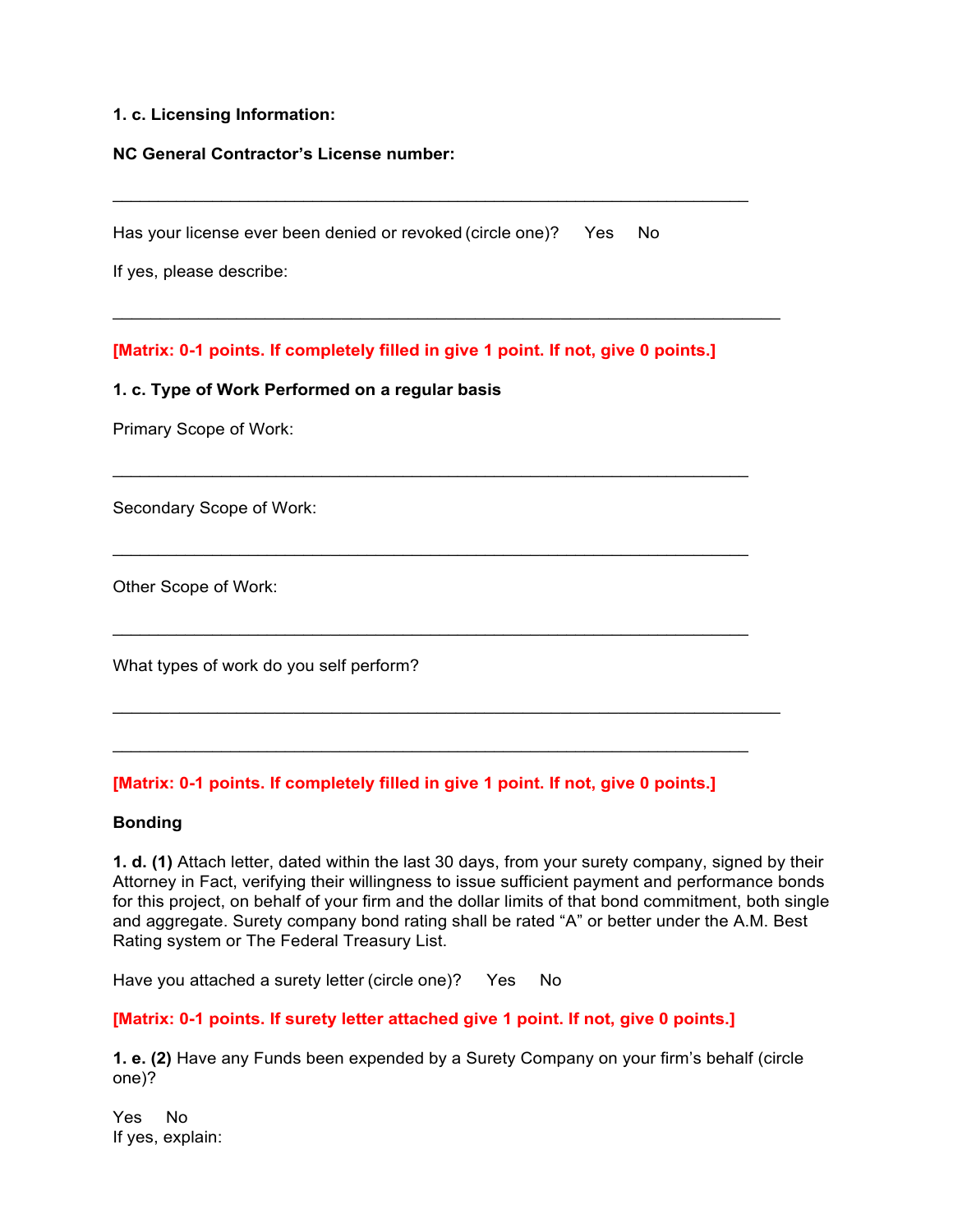# **[Matrix: 0-1 points. If no funds expended by surety company give 1 point. If not, give 0 points.]**

 $\mathcal{L}_\text{max}$  , and the contract of the contract of the contract of the contract of the contract of the contract of the contract of the contract of the contract of the contract of the contract of the contract of the contr

### **Insurance**

**1. f.** The minimum requirements of coverage are listed in Article 34 of the North Carolina State Construction General Conditions. Firms must indicate that they can provide evidence of insurance coverage, should they be the successful bidder, by attaching a copy of their insurance certificate. Have you attached a copy of your insurance certificate (circle one)? Yes No

- Workers Compensation Insurance as required by law and Employer's Liability Insurance Coverage with minimum limits of \$100,000.
- Comprehensive general liability with minimum limits of \$500,000 per occurrence for bodily injury and \$ 100,000 per occurrence/\$300,000 aggregate for property damage.

### **[Matrix: 0-1 points. If insurance certificate attached give 1 point. If not, give 0 points.]**

### **Financials**

**1. g.** Attach latest balance sheet and income statement, if available, based on company type. Audited statements preferred. If not available, attach a copy of the latest annual renewal submission to the relevant licensing board. (Firm must submit financial data and may clearly indicate a request for confidentiality to avoid this item from becoming part of a public record.)

Have you attached a balance sheet (circle one)? Yes No

# **[Matrix: 0-1 points. If financials attached give 1 point. If not, give 0 points.]**

### **SECTION 2. GENERAL REQUIREMENTS**

### **Experience - Size/Capacity/Workload**

**2. a. (1)** List the annual dollar value of construction work the company has performed for each year over the last (3) three calendar years (if applicable).

| $\mathbf{r}$ | <br>$\ddot{\phantom{a}}$<br>$\cdot$ |
|--------------|-------------------------------------|
|              |                                     |
|              |                                     |

### **[Matrix: 0-3 points. For each year completed give 1 point each.]**

**2. a. (2)** How many projects do you currently have under contract or in progress and what is their total dollar value?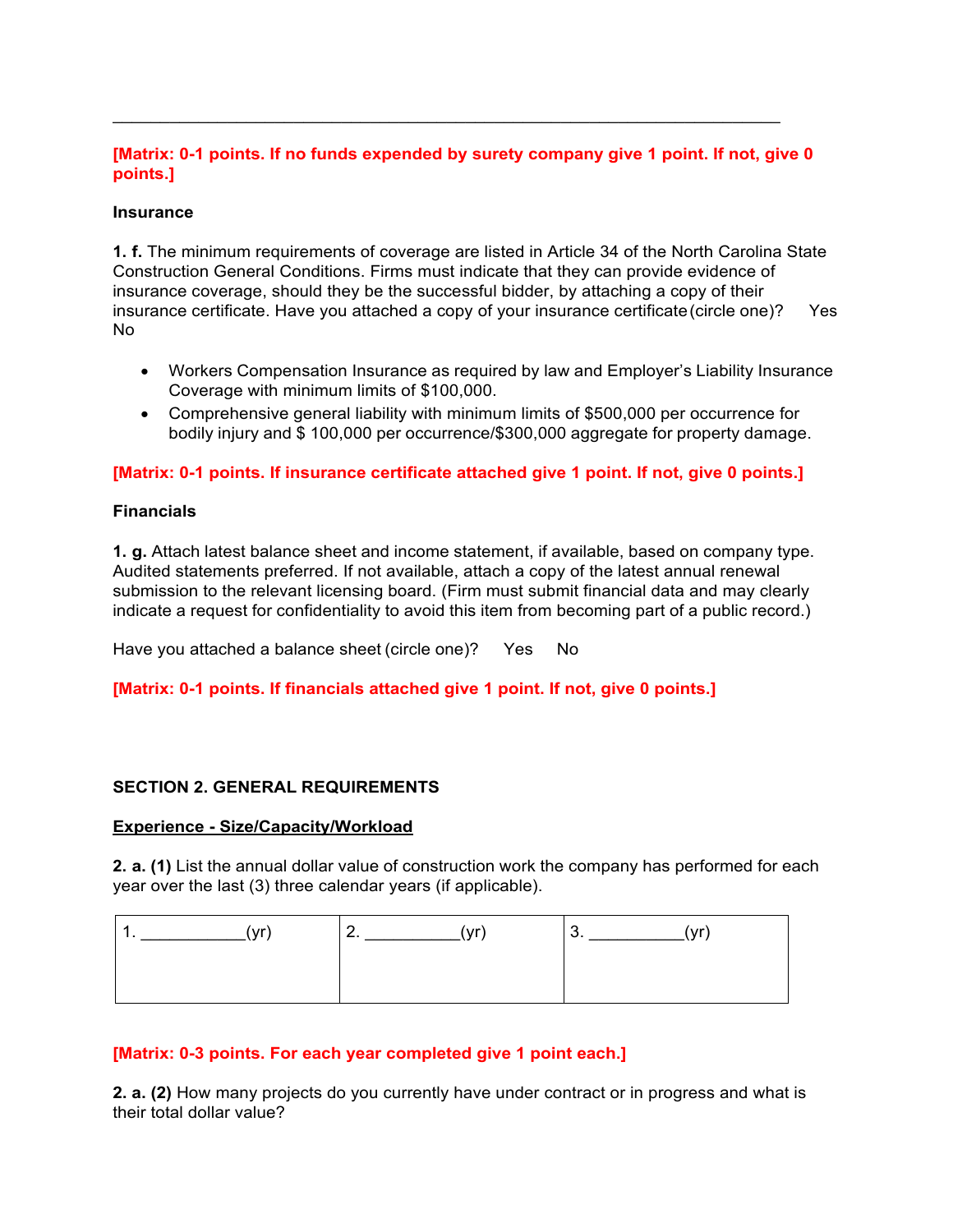|  | $\#$ of projects;                          |
|--|--------------------------------------------|
|  | Current projects contract amount;          |
|  | Projects current amount remaining to bill. |

# **[Matrix: 0-1 points. If section completed give 1 point. If not, give 0 points.]**

**2. a. (3)** What was your largest job completed?

\_\_\_\_\_\_\_\_\_\_\_\_\_\_\_\_\_\_\_\_\_\_\_\_\_\_ Sq. Ft. \$\_\_\_\_\_\_\_\_\_\_\_\_\_\_\_\_\_\_\_\_ Dollar Amount

\_\_\_\_\_\_\_\_\_\_\_\_\_\_\_\_\_\_\_\_\_\_\_\_\_\_\_\_\_\_\_ Location \_\_\_\_\_\_\_\_\_\_\_\_\_\_\_\_Year Completed

**[Matrix: 0-3 points. Take the "dollar amount of largest job completed" and multiply by 1.5. If the result is larger than the estimated package cost then give 3 points. If the result is smaller then give 0 points.]**

**2. a. (4)** Current Backlog \$ \_\_\_\_\_\_\_\_\_\_\_\_\_\_\_\_\_\_\_\_\_\_\_\_\_\_\_\_\_\_\_\_\_ Dollar Amount

**[Matrix: 0-3 points. Take "current backlog" dollar amount and add "largest job completed (2.a.(3)) multiplied by 1.5". If the result is smaller than the average of the "annual dollar amounts" listed in (2.a.(1)) multiplied by 1.5, then give 3 points. If the result is larger then give 0 points.]**

**2. a. (5)** List the three largest contracts currently under contract or in progress, including for each, the name of the project, owner, architect and/or GC/CMR and **contact information**  below.

| #1 - Large Project               |  |
|----------------------------------|--|
| <b>Project Name/Location</b>     |  |
| Description of Work Performed    |  |
| <b>Owner Name/Representative</b> |  |
| Owner Address/Phone/Email        |  |
| Architect Name/Representative    |  |
| Architect Address/Phone/Email    |  |
| GC or CM Name/Representative     |  |
| GC or CM Address/Phone/Email     |  |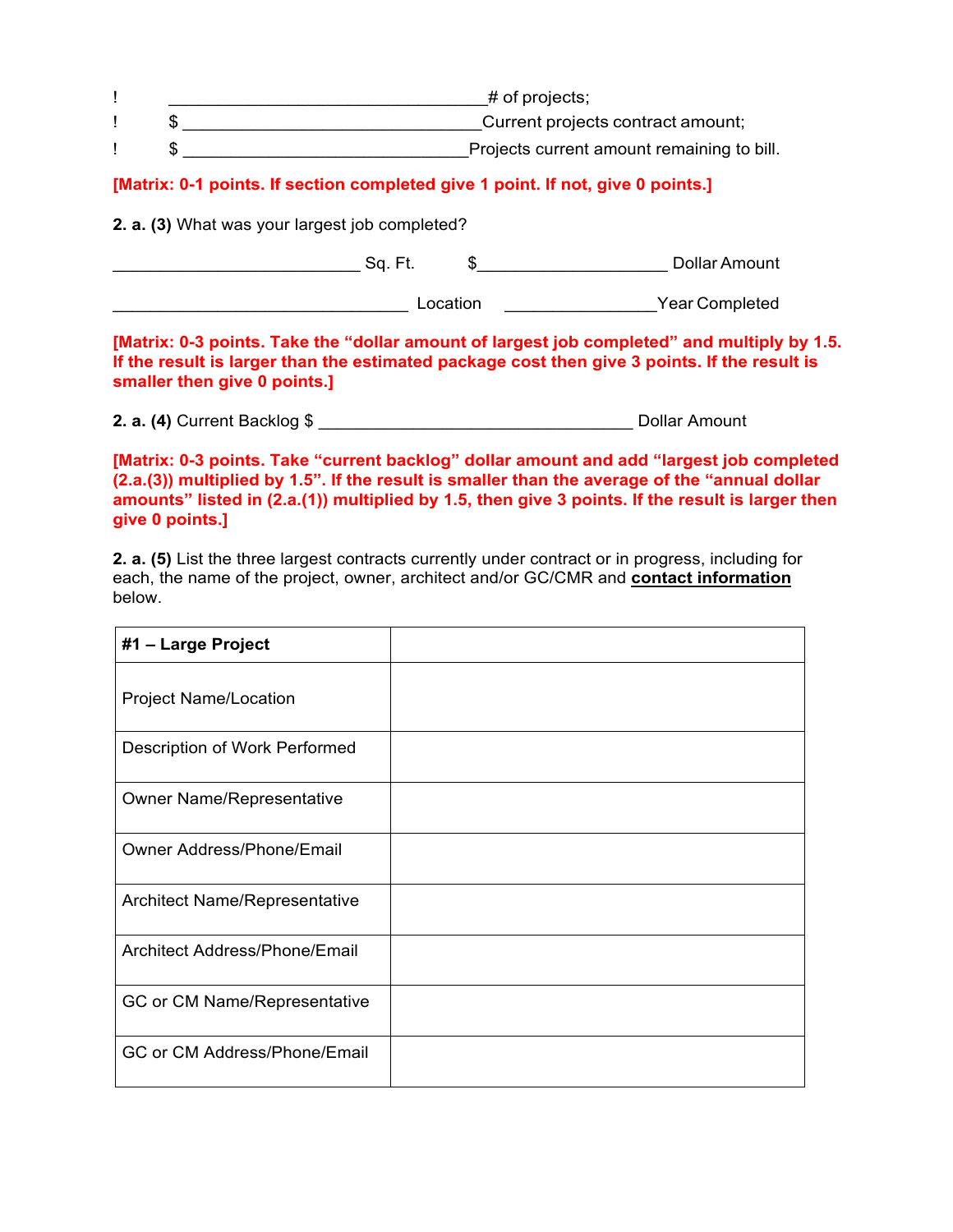| <b>Contract Dollar Value</b>                  |  |
|-----------------------------------------------|--|
| Percentage Complete                           |  |
| <b>Current Anticipated Completion</b><br>Date |  |

| #2 - Large Project                            |  |
|-----------------------------------------------|--|
| <b>Project Name/Location</b>                  |  |
| Description of Work Performed                 |  |
| <b>Owner Name/Representative</b>              |  |
| Owner Address/Phone/Email                     |  |
| Architect Name/Representative                 |  |
| Architect Address/Phone/Email                 |  |
| GC or CM Name/Representative                  |  |
| GC or CM Address/Phone/Email                  |  |
| <b>Contract Dollar Value</b>                  |  |
| Percentage Complete                           |  |
| <b>Current Anticipated Completion</b><br>Date |  |

| #3 – Large Project |  |
|--------------------|--|
|--------------------|--|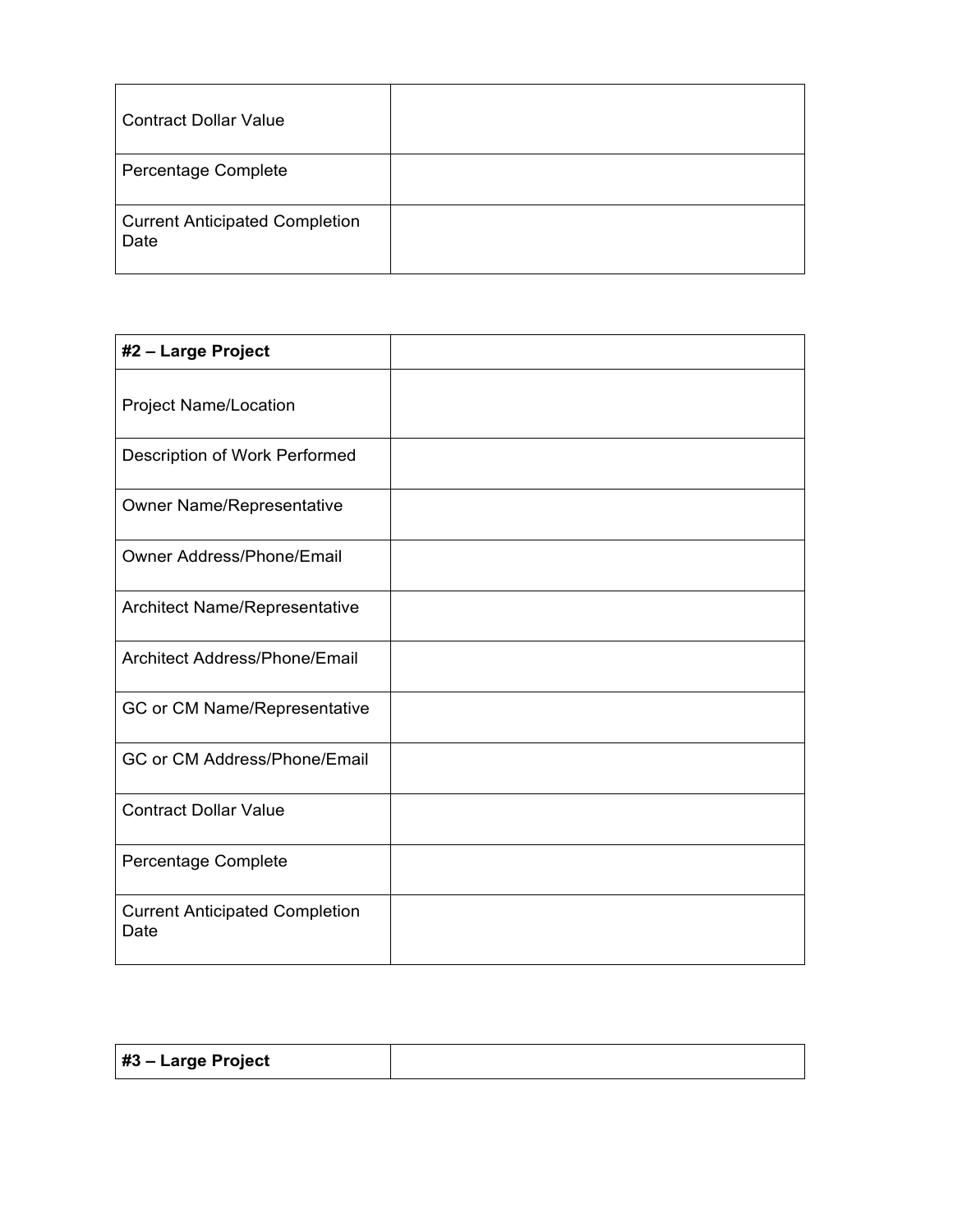| <b>Project Name/Location</b>                  |  |
|-----------------------------------------------|--|
| Description of Work Performed                 |  |
| Owner Name/Representative                     |  |
| Owner Address/Phone/Email                     |  |
| Architect Name/Representative                 |  |
| Architect Address/Phone/Email                 |  |
| GC or CM Name/Representative                  |  |
| GC or CM Address/Phone/Email                  |  |
| <b>Contract Dollar Value</b>                  |  |
| Percentage Complete                           |  |
| <b>Current Anticipated Completion</b><br>Date |  |

# **[Matrix: 0-9 points. 0-3 points for each project listed. For each project above, give 1 point for each positive reference from the owner, architect and GC/CMR.]**

### **Office Locations**

**2. b.** Will this project be managed and directed from an office in NC (circle one)? An office in NC is defined as "The principal place from which the trade or business of the bidder is directed or managed," per GS 143-59 (c). Yes No

**[Matrix: 0-3 points. If office location is managed and directed from NC office give 3 points. If not, give 0 points.]**

### **Litigation/Claims**

**2. c. (1)** Has your company been involved in any judgments, claims, arbitration or mediation proceedings, or suits within the last five years, whether resolved or still pending resolution (circle one)? Yes No

 $\mathcal{L}_\text{max}$  , and the contract of the contract of the contract of the contract of the contract of the contract of the contract of the contract of the contract of the contract of the contract of the contract of the contr

If yes, state the project name(s), year(s), case number and reason why: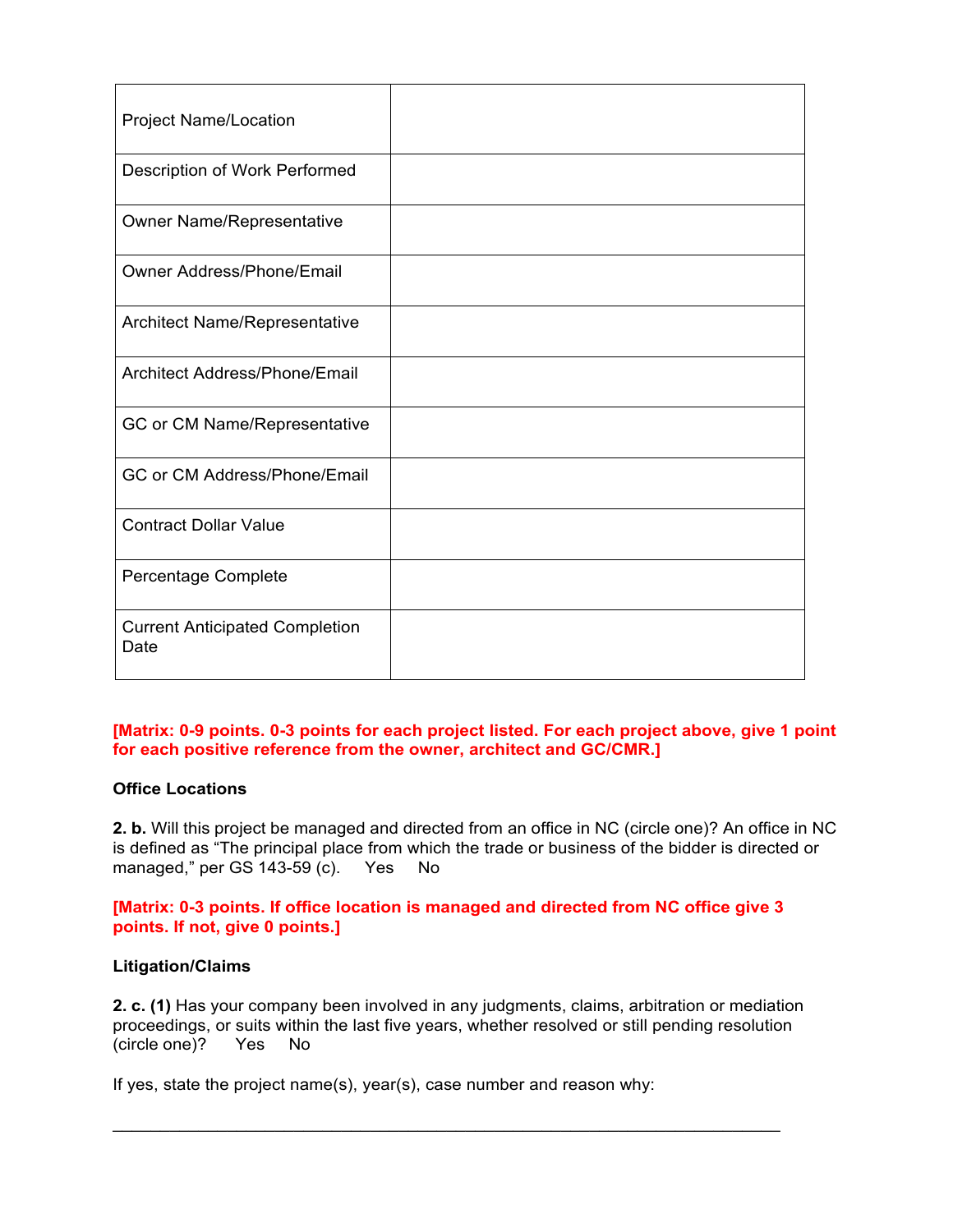**[Matrix: 0-1 points. If company has not been involved in any of the above give 1 point. If they have, give 0 points.]**

**2. c. (2)** Are there currently any judgments, claims, arbitration or mediation proceedings or suits pending or outstanding against your company, its officers, owners, or agents (circle one)? Yes No

If yes, state the project name(s), year(s), case number and reason why:

### **[Matrix: 0-1 points. If there are no current judgments, claims, arbitration, suits or mediation pending give 1 point. If there is, give 0 points.]**

**2. c. (3**) Has your company ever failed to complete work awarded to it (circle one)?

| Yes No |  |  |  |  |  |  |  |  | If yes, please provide project name(s), year(s), and reason why: |  |
|--------|--|--|--|--|--|--|--|--|------------------------------------------------------------------|--|
|--------|--|--|--|--|--|--|--|--|------------------------------------------------------------------|--|

**[Matrix: 0-2 points. If company has never failed to complete work it has been awarded then given 2 points. If they have failed to complete work then, give 0 points.]**

 $\mathcal{L}_\text{max}$  , and the contract of the contract of the contract of the contract of the contract of the contract of the contract of the contract of the contract of the contract of the contract of the contract of the contr

**2. c. (4)** Have you ever paid liquidated damages on any project (circle one)? Yes No

If yes, state the project name(s), year(s), and reason why:

#### **[Matrix: 0-1 points. If "Yes" without sufficient explanation, give 0 points. If "No," give 1 point.]**

**2. c. (5)** Has your present company, its officers, owners, or agents ever been convicted of charges relating to conflicts of interest, bribery, or bid-rigging (circle one)? Yes No

If yes, state the project name(s), year(s), and reason why:

#### **[Matrix: 0-1 points. If "Yes," give 0 points. If "No," 1 point.]**

**2. c. (6)** Has your present company, its officers, owners, or agents ever been barred from bidding public work in North Carolina (circle one)? Yes No

 $\mathcal{L}_\text{max}$  , and the contract of the contract of the contract of the contract of the contract of the contract of the contract of the contract of the contract of the contract of the contract of the contract of the contr

 $\mathcal{L}_\text{max}$  , and the contract of the contract of the contract of the contract of the contract of the contract of the contract of the contract of the contract of the contract of the contract of the contract of the contr

If yes, state the project name(s), year(s), case number and reason why:

**[Matrix: 0-1 points. If "Yes," give 0 points. If "No," 1 point.]**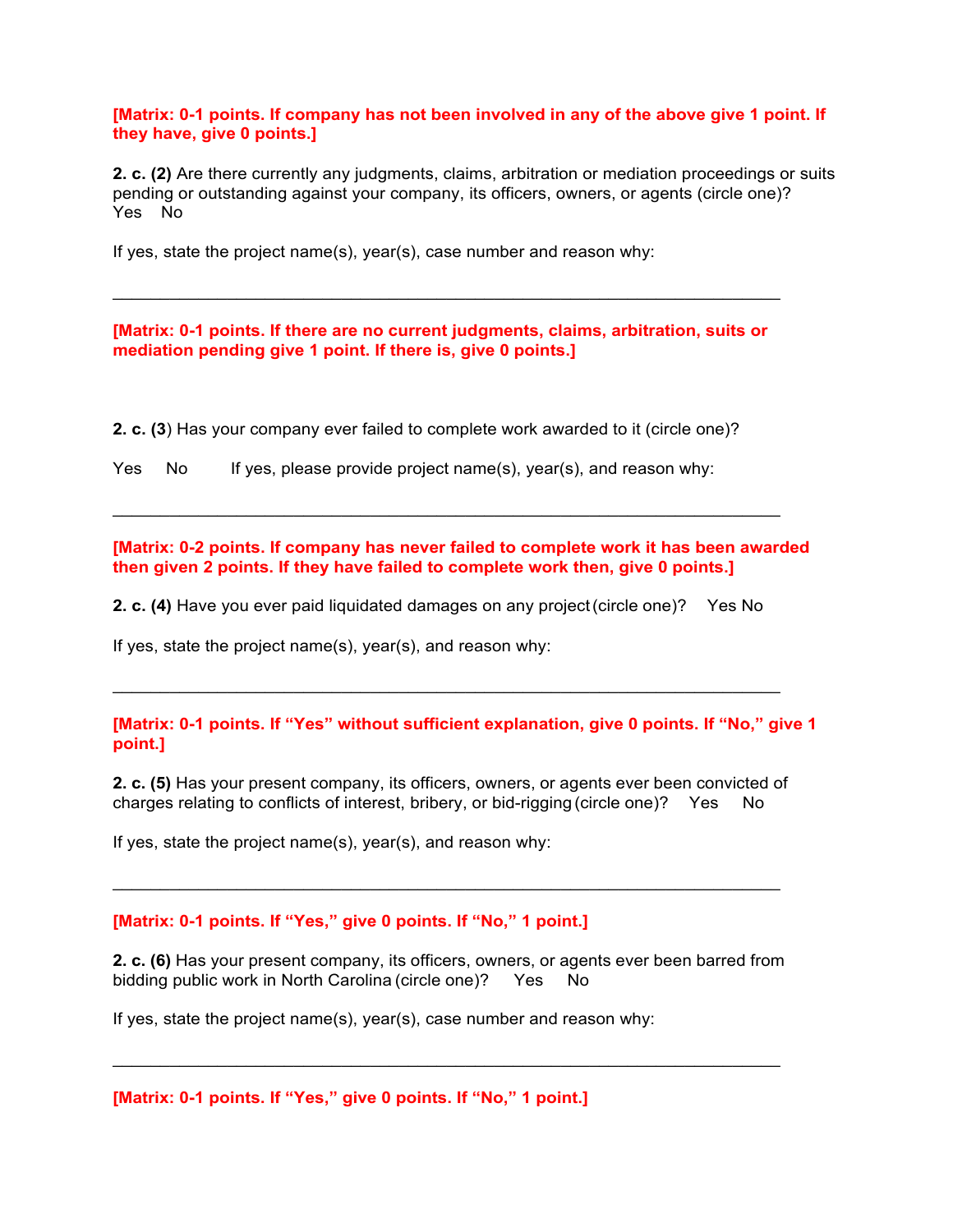# **Safety Record**

**2. d.** List your company's Experience Modification Rate (EMR) for past three years. (Attach OSHA 300 Log for the last 3 years.)

Have you attached OSHA 300 log (circle one)? Yes No

\_\_\_\_\_\_\_\_\_\_\_\_\_\_\_\_\_\_\_\_\_ \_\_\_\_\_\_\_\_\_\_\_\_\_\_\_\_\_\_\_\_\_ \_\_\_\_\_\_\_\_\_\_\_\_\_\_\_\_\_\_\_

Present Rate Last Rate Year before rate

If these rates reflect corporate performance over a number of locations, please explain, to the extent possible, the performance experience of the location serving this project:

List any OSHA fines and Jobsite fatalities in the past 3 years with an explanation:

 $\mathcal{L}_\mathcal{L} = \mathcal{L}_\mathcal{L} = \mathcal{L}_\mathcal{L} = \mathcal{L}_\mathcal{L} = \mathcal{L}_\mathcal{L} = \mathcal{L}_\mathcal{L} = \mathcal{L}_\mathcal{L} = \mathcal{L}_\mathcal{L} = \mathcal{L}_\mathcal{L} = \mathcal{L}_\mathcal{L} = \mathcal{L}_\mathcal{L} = \mathcal{L}_\mathcal{L} = \mathcal{L}_\mathcal{L} = \mathcal{L}_\mathcal{L} = \mathcal{L}_\mathcal{L} = \mathcal{L}_\mathcal{L} = \mathcal{L}_\mathcal{L}$ 

### **[Matrix: 0-2 points. If EMR rate is less than or equal to 1 then give 2 points. If not, give 0 points.]**

### **Historically Underutilized Business (HUB) Plan**

**2. e.** Does the company currently have a documented plan for engaging subcontractor participation from Historically Underutilized Businesses (circle one)? Yes No

If yes, please attach your company's HUB plan.

### **[Matrix: 0-2 points. If company has a current documented plan give 2 points. If not, give 0 points.]**

### **SECTION 3. PROJECT SPECIFICS**

**3.a.** The assigned project superintendent for this project shall be:

\_\_\_\_\_\_\_\_\_\_\_\_\_\_\_\_\_\_\_\_\_\_\_\_\_\_\_\_\_\_\_\_\_\_\_\_\_\_\_. Include a resume.

Have you included a resume (circle one)? Yes No

**[Matrix: 0-3 points. If resume included, give 3 points. If not, give 0 points.]**

**3.b.** The experience this superintendent has on this specific type of project is:  $0.2$   $0.3-4$  $\frac{1}{2}$  5-10  $\frac{1}{2}$  >10 years.

**[Matrix: 0-5 points. If 0-2 years give 1 pt, 3-4 years give 2 pts, 5-10 years give 4 pts, >10 years give 5 pts.]**

**3.c.** The assigned project manager for this project shall be

\_\_\_\_\_\_\_\_\_\_\_\_\_\_\_\_\_\_\_\_\_\_\_\_\_\_\_\_\_\_\_\_\_\_\_\_\_\_\_\_\_\_\_\_\_. Include a resume.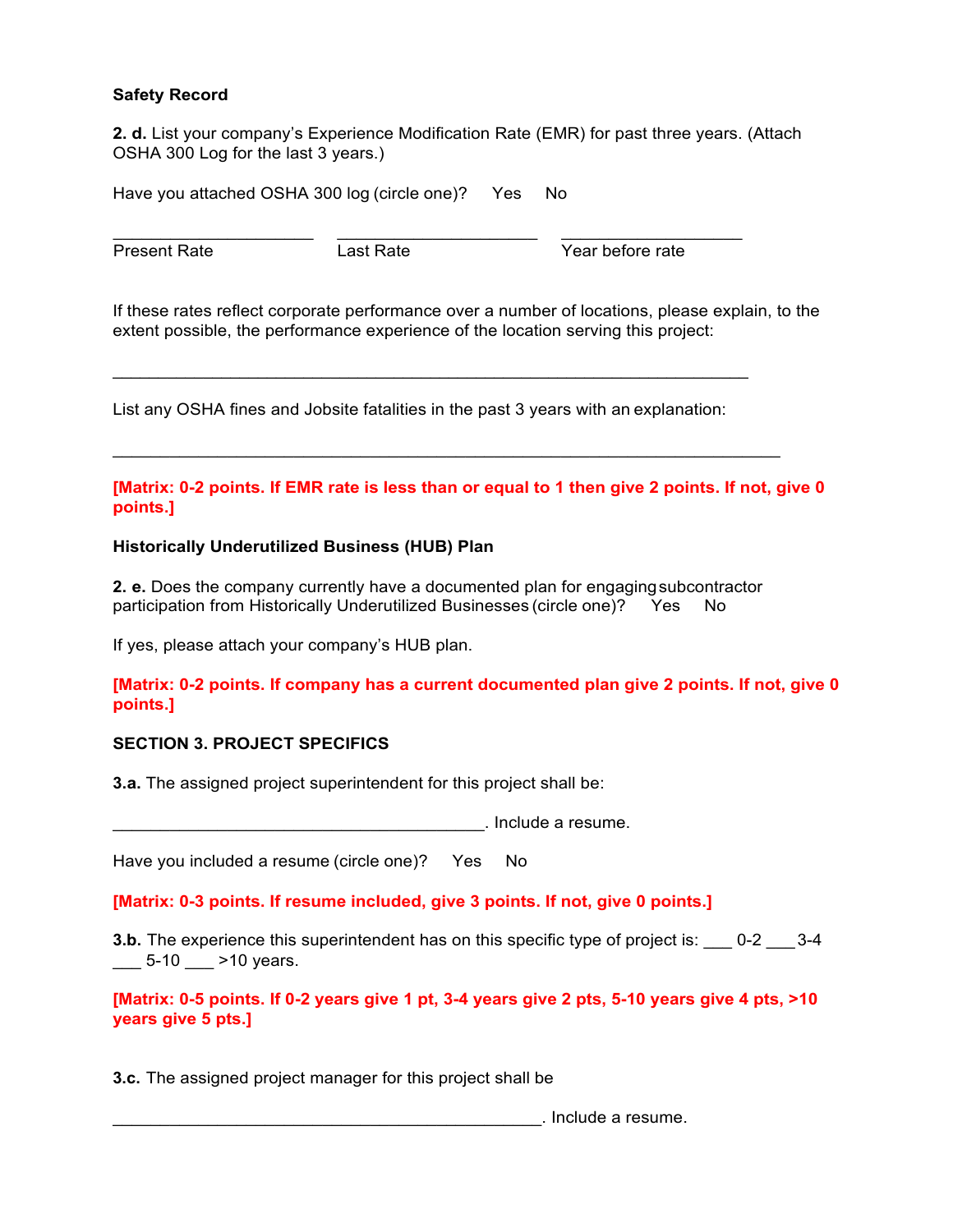#### **[Matrix: 0-3 points. If resume included, give 3 points. If not, give 0 points.]**

**3.d.** The experience this project manager has on this specific type of project is: \_\_\_ 0-2 \_\_\_ 3-4  $\frac{1}{2}$  5-10  $\frac{1}{2}$  >10 years.

## **[Matrix: 0-5 points. If 0-2 years give 1 pt, 3-4 years give 2 pts, 5-10 years give 4 pts, >10 years give 5 pts.]**

**3.e. List one (1) Similar project involving masonry and window restoration on a building that is 72 years old or older. Include for each, the name of the project, owner, architect and/or GC/CMR and contact information below.**

| #1 - Masonry & Window<br><b>Restoration Project</b> |  |
|-----------------------------------------------------|--|
| <b>Project Name/Location</b>                        |  |
| Description of Work Performed                       |  |
| <b>Owner Name/Representative</b>                    |  |
| GC or CM Name/Representative                        |  |
| Architect Name/Representative                       |  |
| <b>Architect Phone/Email</b>                        |  |
| Date Completed                                      |  |
| <b>Contract Dollar Value</b>                        |  |

### **[Matrix: 0-3 points. 0-2 points for project listed. In addition give 1 point for positive reference from the architect/owner ]**

### **SECTION 4. SIMILAR PROJECTS**

All similar projects shall have been completed within the last twenty (20) years. If a project meets multiple categories, only the name of the project needs to be listed in subsequent entries.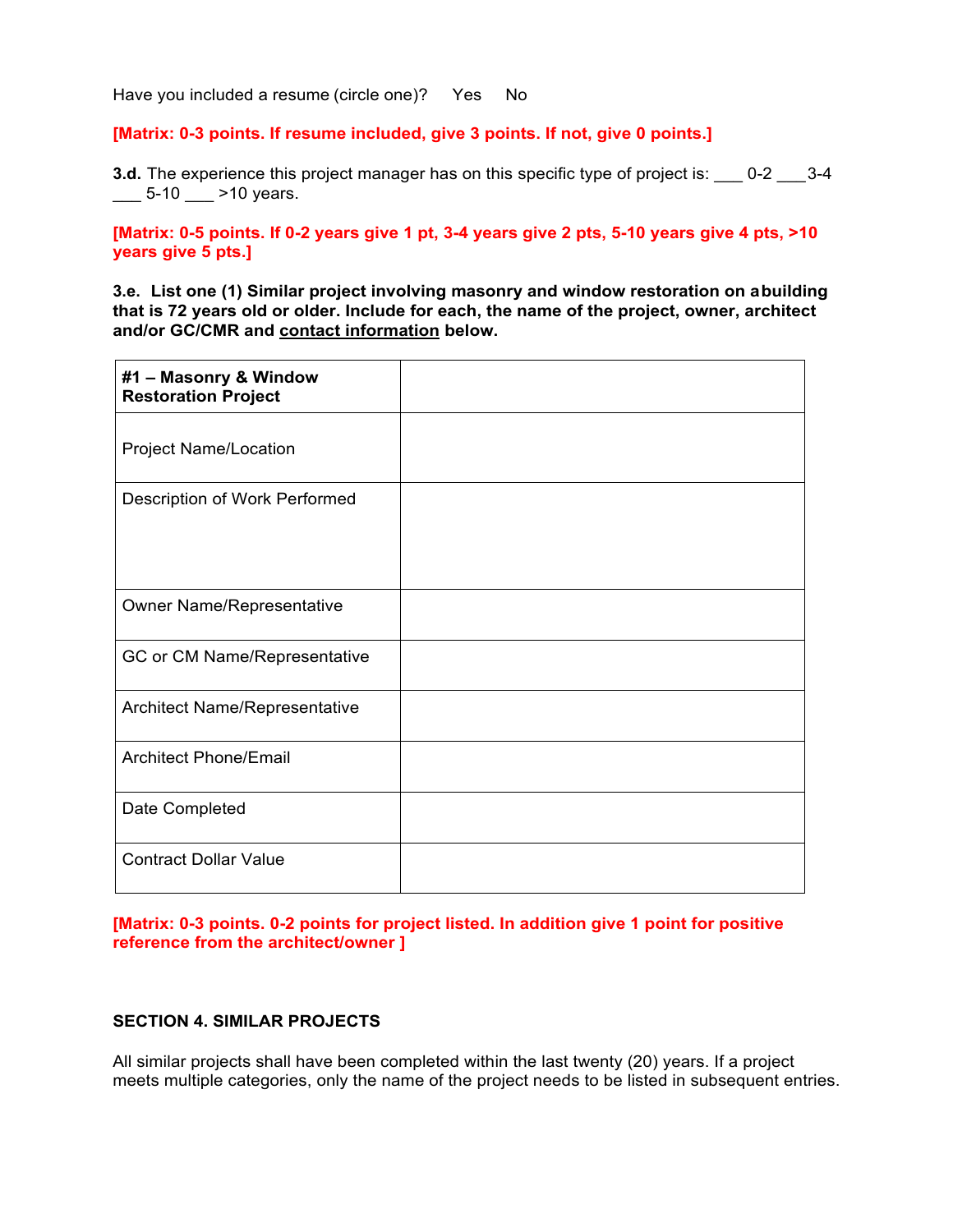# **Masonry & Window Restoration Experience:**

### **4.a. List two (2) projects involving masonry restoration. Include for each, the name of the project, owner, architect and/or GC/CMR and contact information below.**

| #1 - Masonry Restoration Project |  |
|----------------------------------|--|
| <b>Project Name/Location</b>     |  |
| Description of Work Performed    |  |
| <b>Owner Name/Representative</b> |  |
| GC or CM Name/Representative     |  |
| Architect Name/Representative    |  |
| <b>Architect Phone/Email</b>     |  |
| Date Completed                   |  |
| <b>Contract Dollar Value</b>     |  |

| #2 - Masonry Restoration Project |  |
|----------------------------------|--|
| <b>Project Name/Location</b>     |  |
| Description of Work Performed    |  |
| <b>Owner Name/Representative</b> |  |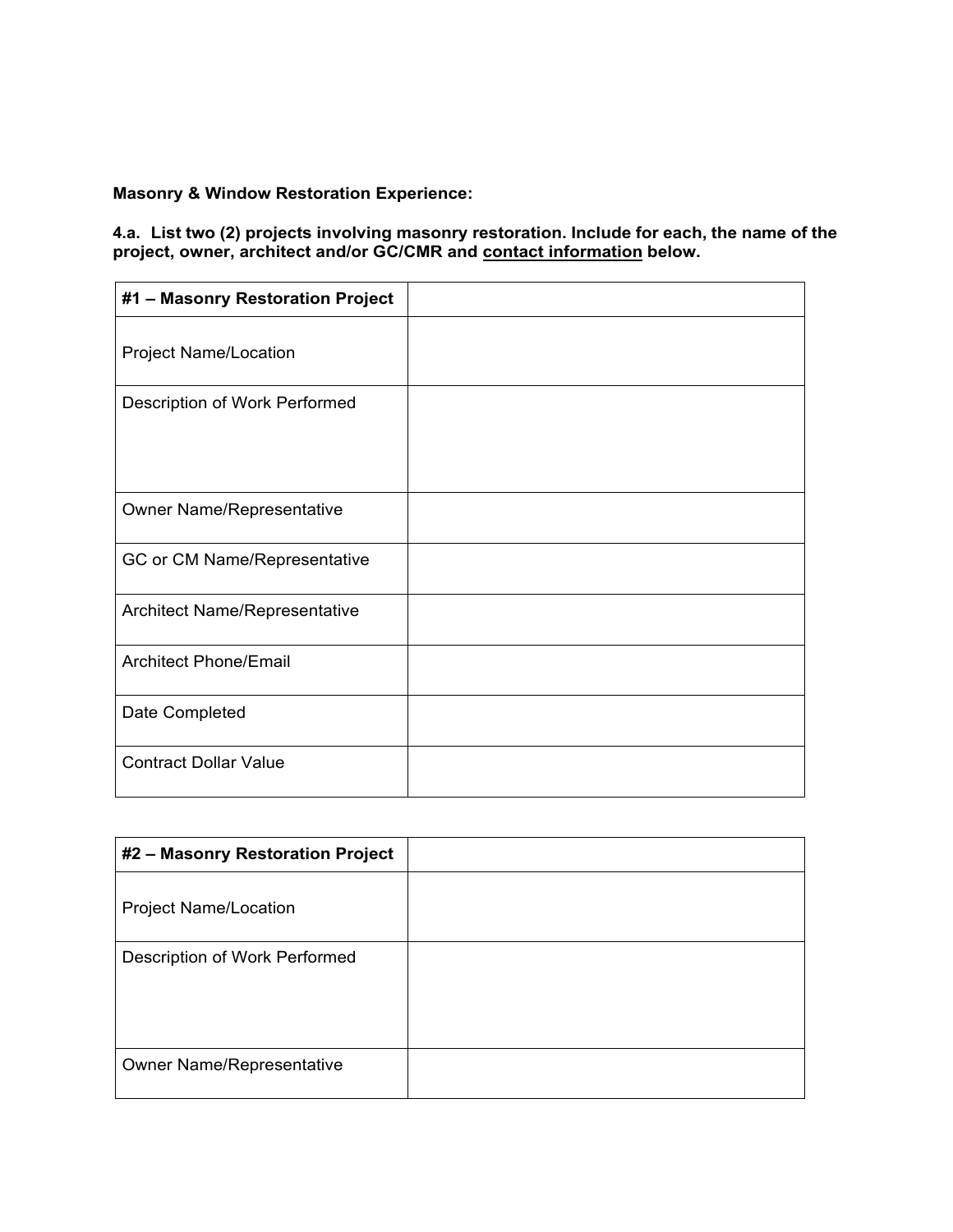| GC or CM Name/Representative         |  |
|--------------------------------------|--|
| <b>Architect Name/Representative</b> |  |
| Architect Phone/Email                |  |
| Date Completed                       |  |
| <b>Contract Dollar Value</b>         |  |

# **Window Restoration Experience:**

### **4.b. List three (3) projects involving window restoration. Include for each, the name of the project, owner, architect and/or GC/CMR and contact information below.**

| #1 - Window Restoration Project  |  |
|----------------------------------|--|
| <b>Project Name/Location</b>     |  |
| Description of Work Performed    |  |
| <b>Owner Name/Representative</b> |  |
| GC or CM Name/Representative     |  |
| Architect Name/Representative    |  |
| <b>Architect Phone/Email</b>     |  |
| Date Completed                   |  |
| <b>Contract Dollar Value</b>     |  |

| #2 - Window Restoration Project |  |
|---------------------------------|--|
|                                 |  |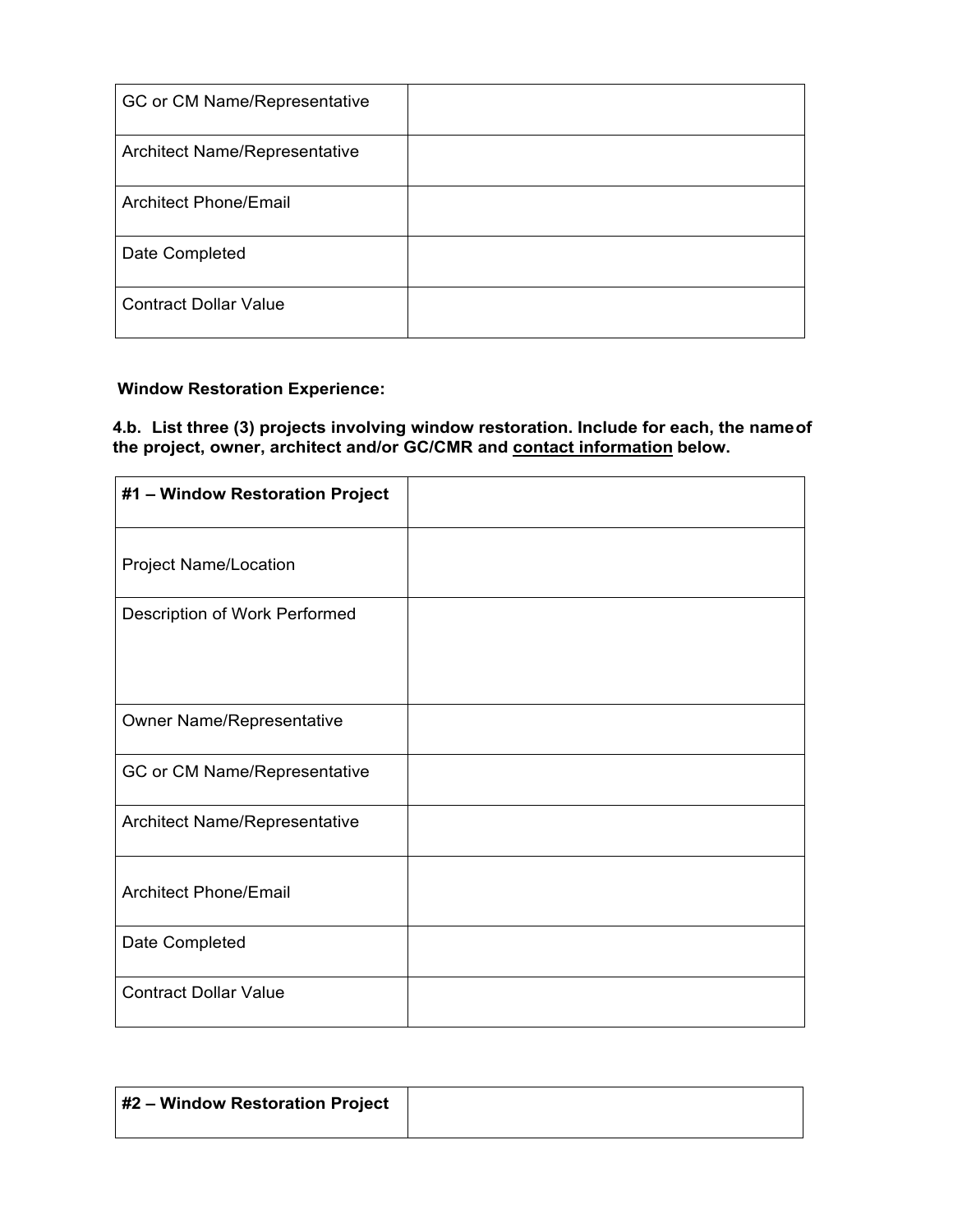| <b>Project Name/Location</b>     |  |
|----------------------------------|--|
| Description of Work Performed    |  |
|                                  |  |
|                                  |  |
| Owner Name/Representative        |  |
| GC or CM Name/Representative     |  |
| Architect Name/Representative    |  |
| <b>Architect Phone/Email</b>     |  |
| Date Completed                   |  |
| <b>Contract Dollar Value</b>     |  |
|                                  |  |
| #3 - Window Restoration Project  |  |
| <b>Project Name/Location</b>     |  |
| Description of Work Performed    |  |
|                                  |  |
|                                  |  |
| <b>Owner Name/Representative</b> |  |
| GC or CM Name/Representative     |  |
| Architect Name/Representative    |  |
| <b>Architect Phone/Email</b>     |  |
| Date Completed                   |  |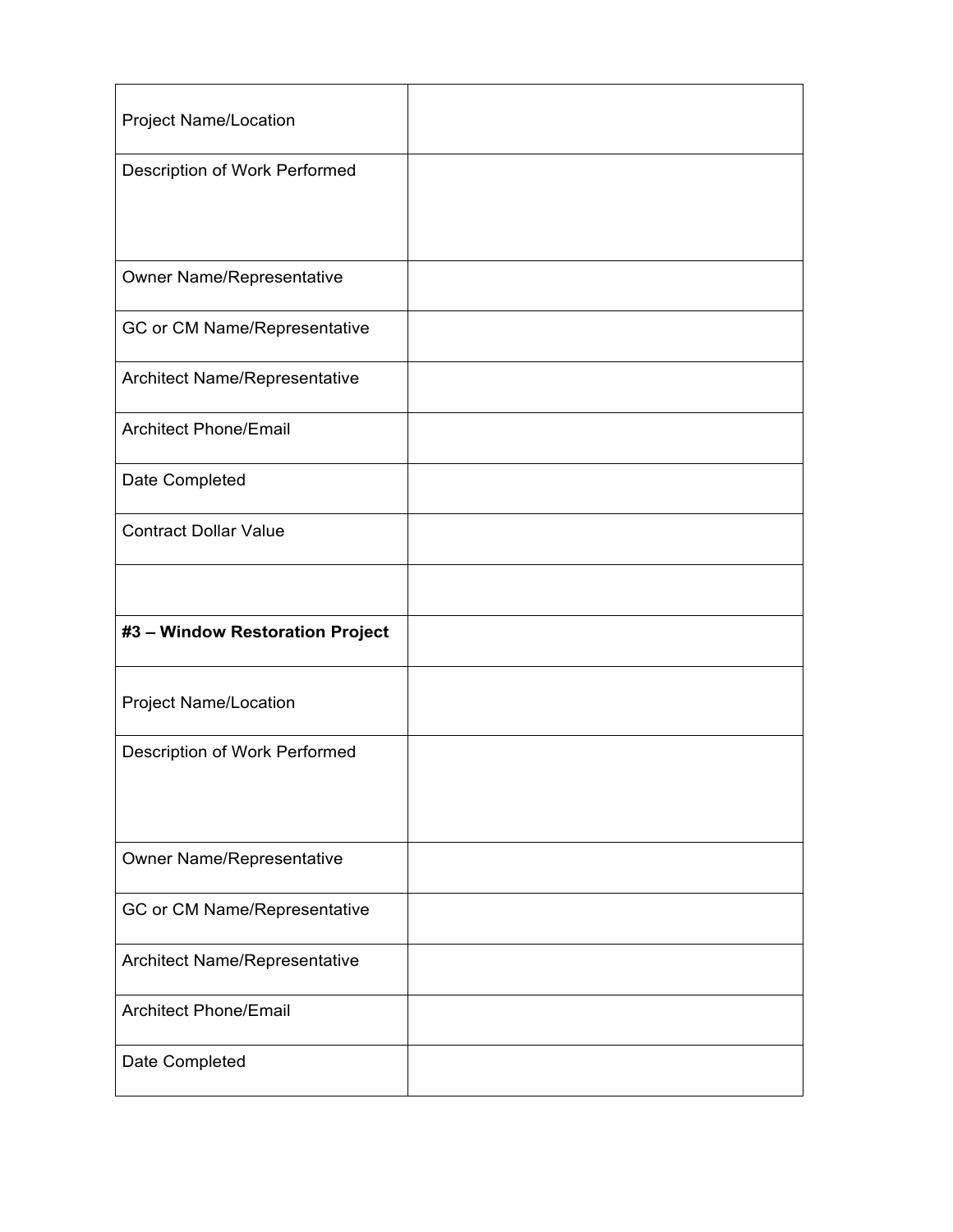| <b>Contract Dollar Value</b> |  |
|------------------------------|--|
|                              |  |

# **[Matrix: 0-20 points. 0-4 points for each project listed. For each similar project listed above give 3 points. In addition, for each project above, give 1 points for each positive reference from the architect ]**

## **SECTION 5. SIGNATURE**

By signing this document, you are acknowledging that all answers are true to the best of your knowledge. **Any answers found to be falsified will bar you from being prequalified on this project.**

|                          | Company Name (as licensed in NC) |                                          |  |  |  |  |  |
|--------------------------|----------------------------------|------------------------------------------|--|--|--|--|--|
|                          | <b>Physical Address</b>          |                                          |  |  |  |  |  |
|                          | <b>Mailing Address</b>           |                                          |  |  |  |  |  |
| Dated this day of:<br>a. |                                  |                                          |  |  |  |  |  |
|                          | Submitted by:                    | Signature By Authorized Officer          |  |  |  |  |  |
|                          |                                  | <b>Print Title of Authorized Officer</b> |  |  |  |  |  |
|                          | Phone:                           | Contact person's phone number            |  |  |  |  |  |
|                          | E-mail:                          | Contact person's E-mail address          |  |  |  |  |  |